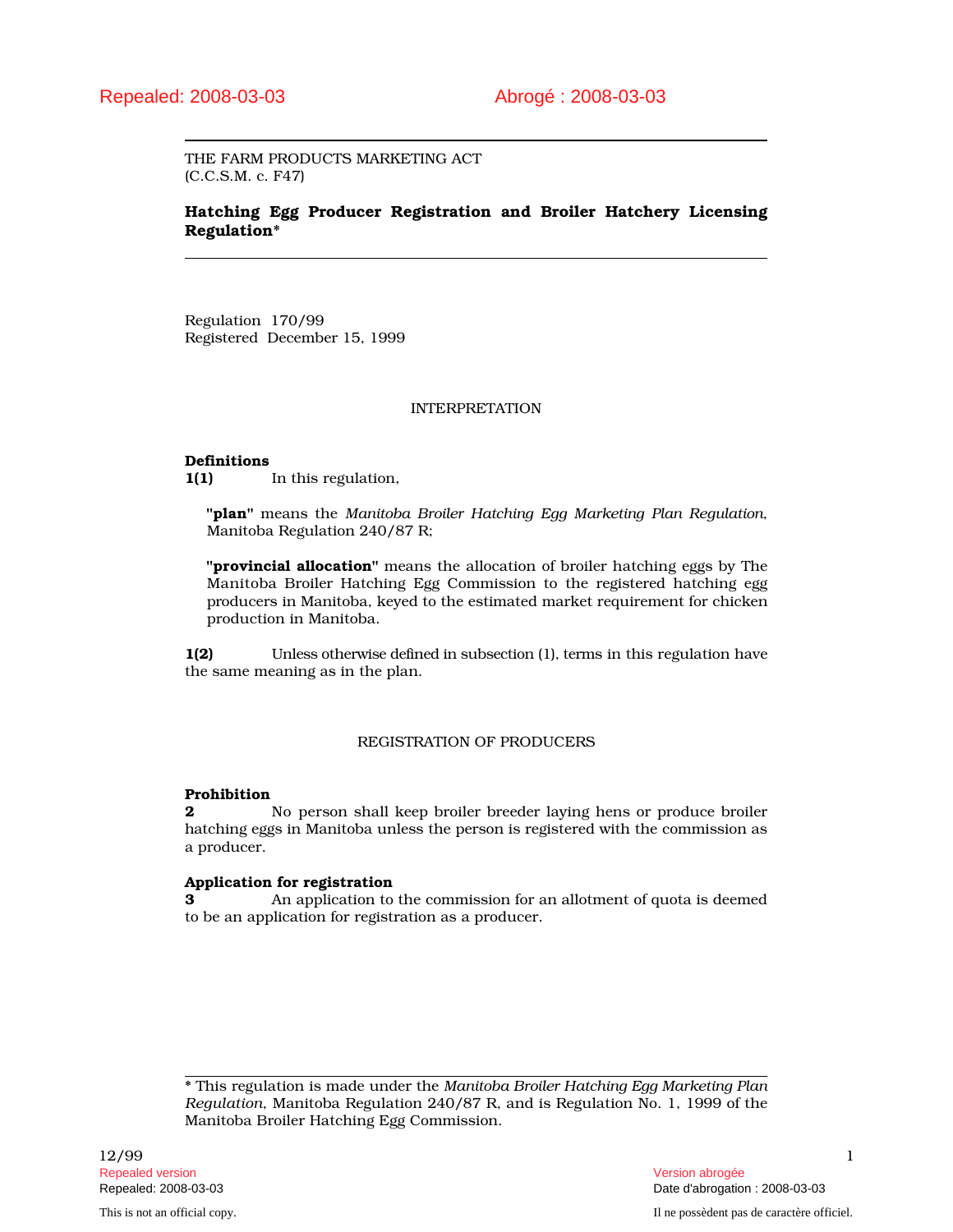## Criteria for registration

**4** The commission shall approve an application under section 3 if the applicant

(a) has been allotted, or is entitled to be allotted, a quota under the plan; and

(b) has entered into agreements in Form 1 of Schedule A with one or more licensed hatchery operators under which the producer is able to sell the eggs that the producer is authorized to produce under the quota.

# Conditions of registration

5 The registration of a producer is subject to the following conditions:

(a) that the producer complies with the Act, and the regulations and orders made under the Act;

(b) that the producer's representations made in the application for registration are true;

(c) that the producer complies with the producer's obligations in Form 1 of Schedule A.

#### Term of registration

**6** The registration of a producer is effective on the approval of the application by the commission and continues in effect, unless it is earlier suspended or cancelled, for so long as the producer is allotted a quota.

## LICENSING OF HATCHERY OPERATORS

#### Prohibition

7 No person shall operate a broiler hatchery in Manitoba unless the person is licensed by the commission as a hatchery operator.

#### Application for licence

**8** A person shall apply to the commission for a licence to operate a broiler hatchery in Manitoba by an application in writing in Form 2 of Schedule A, signed by the applicant and sent or delivered to the commission office not later than 60 days before the term of the licence is to begin.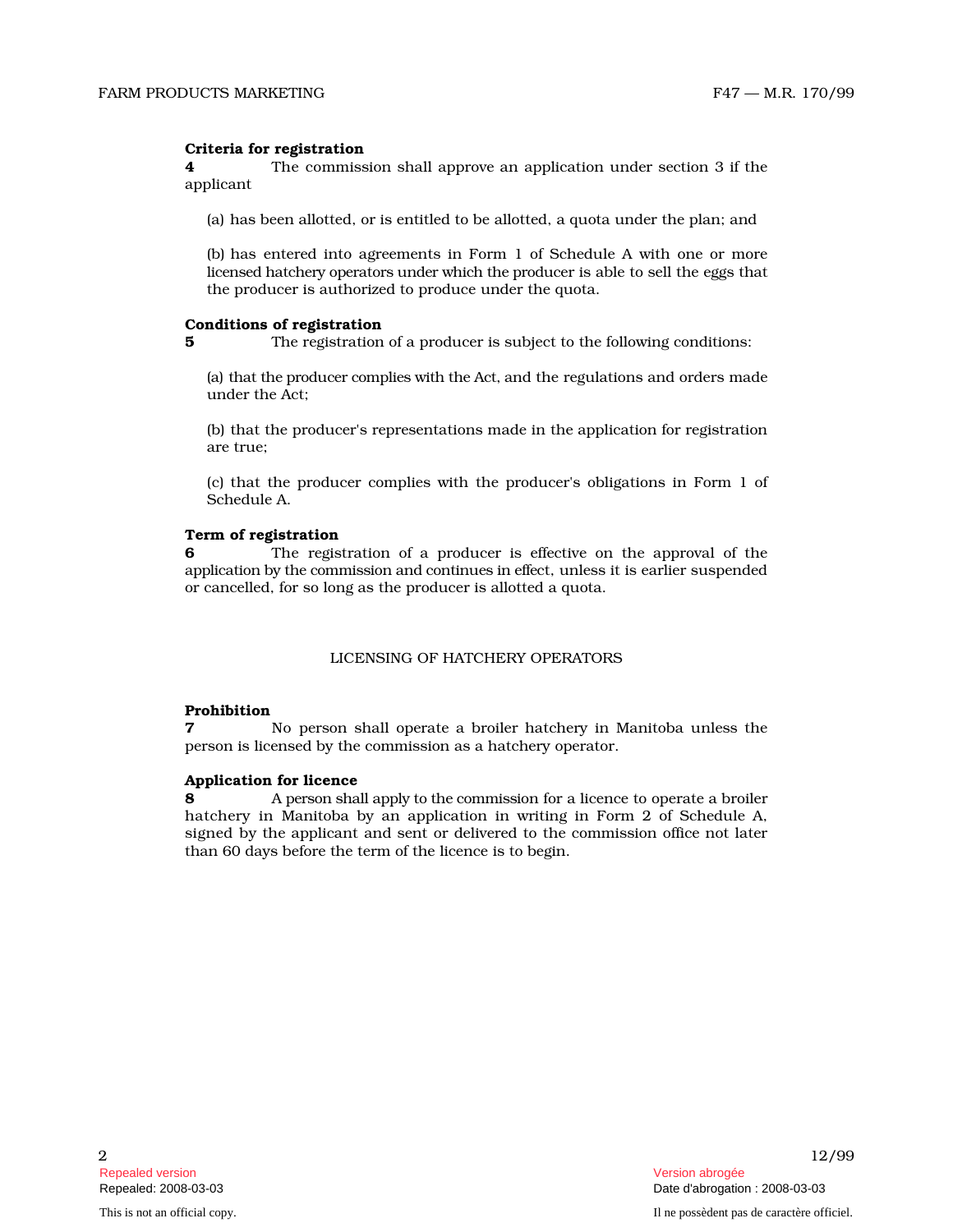## Criteria for licence

**9** The commission shall approve an application that conforms with section 8 if

(a) the applicant is the operator of a hatchery that complies with the requirements for buildings, equipment, operation and health set out in sections 79.19 and 79.2 of the *Health of Animals Regulations*, C.R.C., c. 296;

(b) the hatchery has entered into agreements for the purchase of broiler hatching eggs from registered Manitoba hatching egg producers, having regard to the hatchery's projected sales of chicks and regard to fulfilling Manitoba's provincial

allocation;<br>(c) all of the applicant's agreements for the purchase of broiler hatching eggs from registered producers are in Form 1 of Schedule A.

#### Conditions of licence

10(1) Every broiler hatchery licence is subject to the following conditions:

(a) that the hatchery operator complies with the Act, the regulations and orders made under the Act, and the licence terms and conditions contained in Schedule B;

(b) that the hatchery operator's representations made in, or in connection with, any application for a licence are true;

(c) that the hatchery operator performs the operator's obligations under the hatchery agreements in Form 1 of Schedule A;

(d) that the hatchery operator immediately files with the commission all agreements and amendments to agreements the hatchery operator has entered into and enters into with registered producers for the purchase of broiler hatching eggs;

(e) that the hatchery operator files a completed in a Form 3 of Schedule A with the commission office by the first day of May in each year.

10(2) A licence may be issued subject to such further reasonable terms and conditions as the commission determines are required

(a) to maintain an equitable price to producers of broiler hatching eggs; and

(b) to maintain for hatcheries an adequate and equitable supply of broil e r hatching eggs keyed to filling Manitoba's provincial allocation.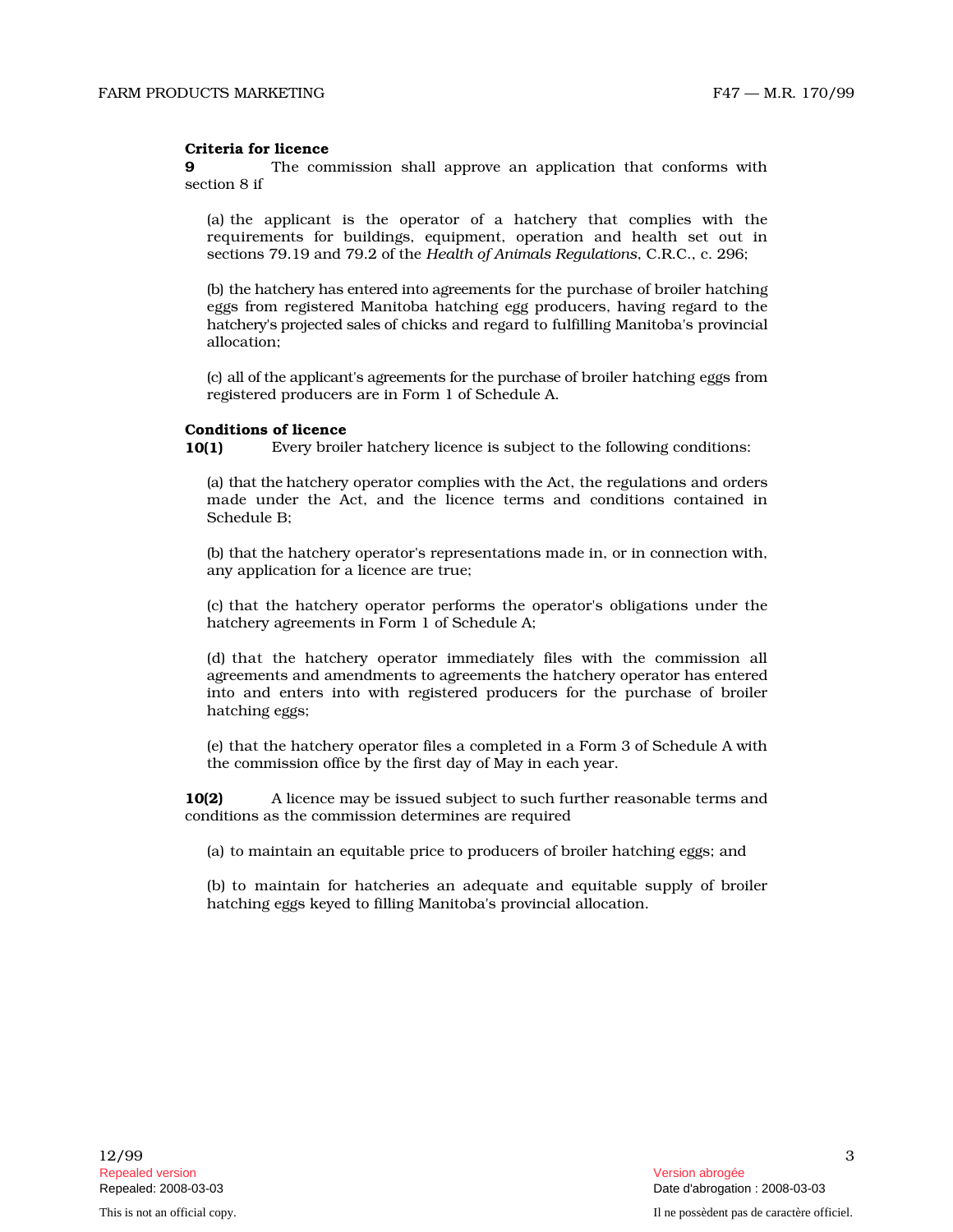# Term of licence

11(1) A broiler hatchery licence takes effect on the date stated on the certificate and continues in effect until surrendered by the hatchery operator unless earlier suspended or cancelled by the commission.

11(2) Where the commission determines it necessary in the best interest of the hatching egg industry, it shall make an Order requiring of security or proof of financial responsibility by a person engaged in the marketing of a regulated product and p r oviding for the administration and disposition of any money or securities so furnished.

## SUSPENSION OF REGISTRATION OR LICENCE

#### Suspension if prompt corrective action not taken

12 If there are grounds for the suspension of the registration of a producer or the lice nce of a hatchery under subsection 12(3) of the plan and the producer or h at c h e ry, on b eing advised of the matter constituting grounds for suspension, fails or is unable to promptly take the corrective measures required, the commission may give a notice of suspension in accordance with subsection 12(4) of the plan.

#### Contents of notice of suspension

13 A notice of suspension given under subsection 12(4) of the plan shall contain a statement setting out the effective date and duration of the suspension, the grounds for the suspension, the corrective measures required to be taken and the date by which they are to be completed.

#### Duration of suspension

14 A suspension of registration or licence remains in effect<br>(a) where a notice of cancellation is not given during the suspension, until a p e ri od of 90 d ays h as e l apsed or u n til th e corrective measures required are taken and are verified by the commission or by an inspector; and

(b) where a notice of cancellation is given during the suspension, until the cancellation process has been completed under section 16.

#### Notice of cancellation of registration or licence

15 A n o t ice of cancellation of the registration of a producer or the licence of a hatchery under subsection 12(4) of the plan shall

(a) state the matters constituting grounds for cancellation;

(b) advise that the producer or hatchery has seven days from receipt of the notice to request a hearing with the commission with respect to the cancellation;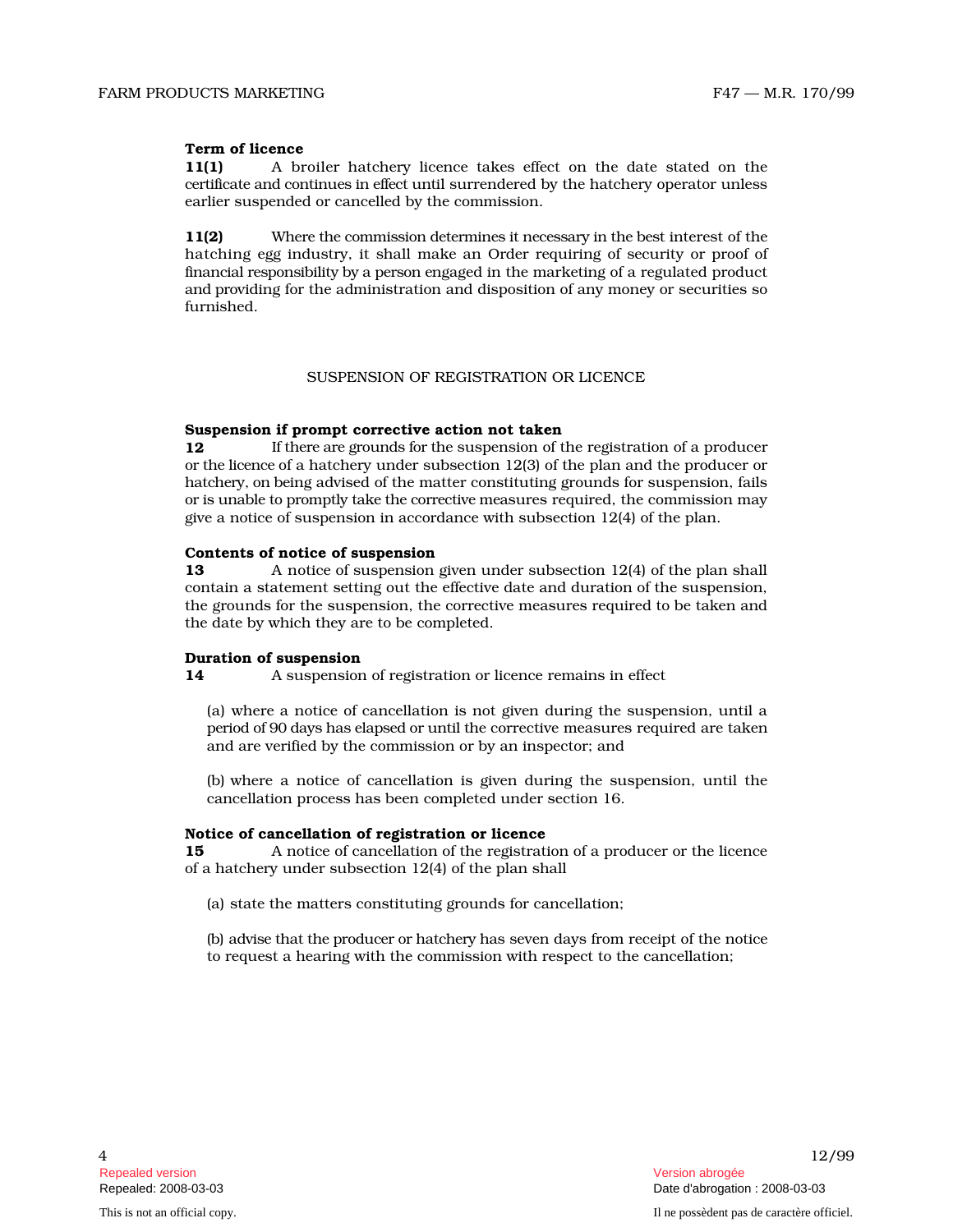(c) state that if the producer or hatchery requests a hearing, any cancellation shall not take effect until after the hearing; and

(d) state the date on which the cancellation will take effect if no hearing is requested.

#### Cancellation of registration or licence

16(1) If a producer or hatchery has been given a notice of cancellation in accordance with the plan and section 15 and has not requested a hearing, the registration or licence shall be cancelled effective on the date stated in the notice.

16(2) If a producer or hatchery has been given a notice of cancellation in accordance with the plan and section 13 and has requested a hearing, the commission shall hold a hearing on not less than 14 days notice to the producer or hatchery.

16(3) After a hearing under subsection (2), the commission may

(a) cancel the registration or licence;

(b) adjourn the hearing, with or without an interim suspension of the registration or licence, for any period up to 90 days;

- (c) determine that the registration or licence shall not be cancelled; or
- (d) make such other order as it may consider to be appropriate.

## MISCELLANEOUS PROVISIONS

#### **Transitional**

 $17(1)$ p r o d ucer r e gi s trati on iss u ed u n d er the *Broiler Hatching Egg/Hatchery* Registration and Licensing Order, Manitoba Regulation 51/96, or under the *Registration Order*, Manitoba Regulation 101/85, shall be deemed to have been issued under this regulation and continues in effect until it expires or is suspended or cancelled, and the producer shall comply with all existing obligations pursuant to any existing agreements with hatcheries.

17(2) A hatchery licence issued under the *Broiler Hatching Egg*/Hatchery Registration and Licensing Order, Manitoba Regulation 51/96, or under the *Registration Order*, Manitoba Regulation 101/85, shall be deemed to have been issued under this regulation and continues in effect until it expires or is suspended or c ancell ed b ut in any c ase does not continue in effect after May 31, 2000, and the hatchery shall comply with all existing commitments to registered producers and the c omm iss i on p u r s u ant to any exi sting agreements with producers and undertakings given to producers or the commission.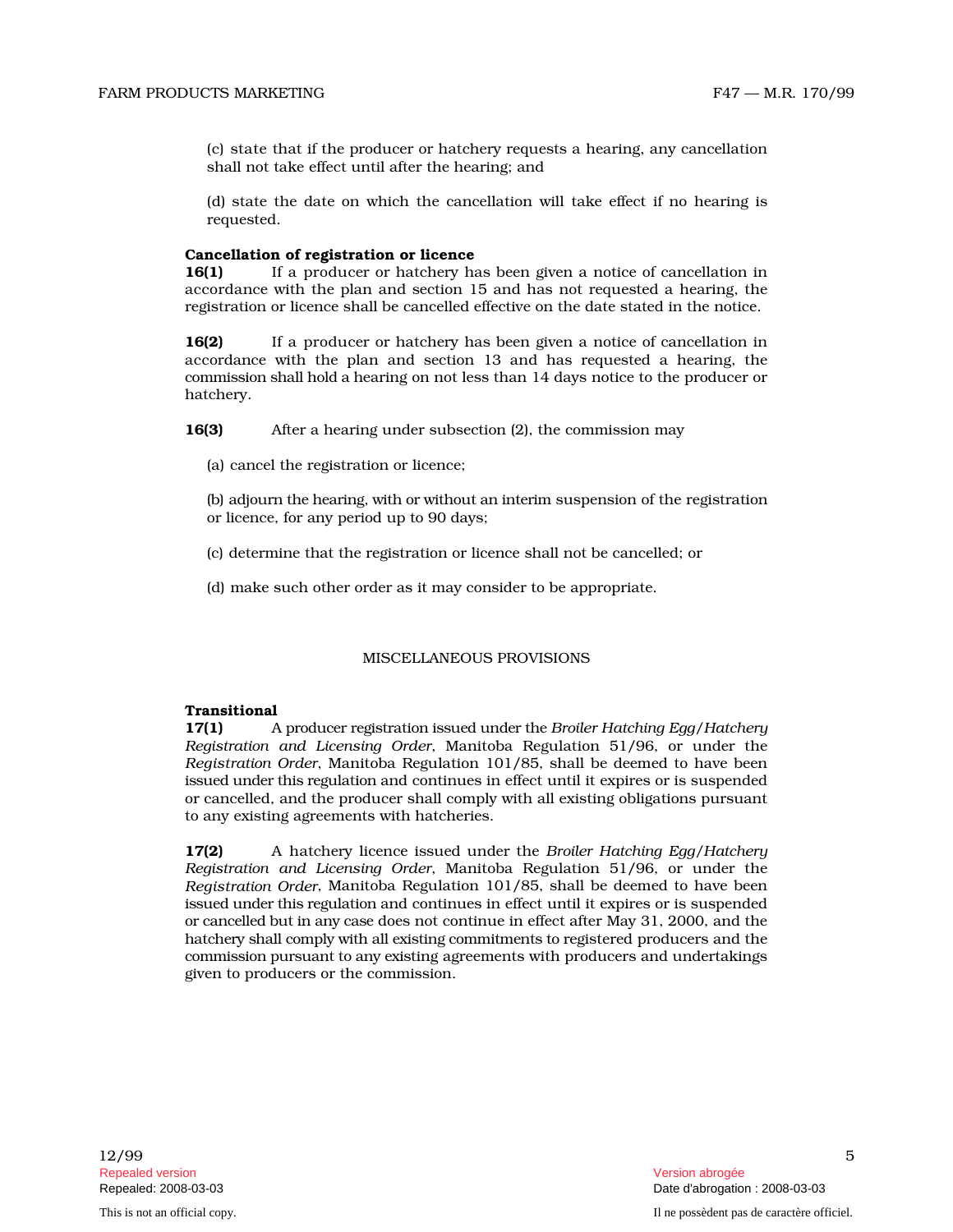$17(3)$ existing operating non-licensed hatchery shall be permitted to c o n ti n ue o p e rating until the earlier of a licence being issued under this regulation, or May 31, 2000, and the hatchery shall comply with all existing commitments to registered producers and the commission pursuant to any existing agreements with producers and undertakings given to producers or the commission.

## Repeal

18 The Broiler Hatching Egg/Hatchery Registration and Licensing Order, Manitoba Regulation 51/96, is repealed.

## Coming into force

19 This regulation comes into force on December 31, 1999.

December 13, 1999

MANITOBA BROILER HATCHING EGG COMMISSION:

David Loewen Chairman

Sheilagh Antoniuk General Manager

Repealed version Version abrogée

This is not an official copy. Il ne possèdent pas de caractère officiel.

6  $12/99$ Repealed: 2008-03-03 Date d'abrogation : 2008-03-03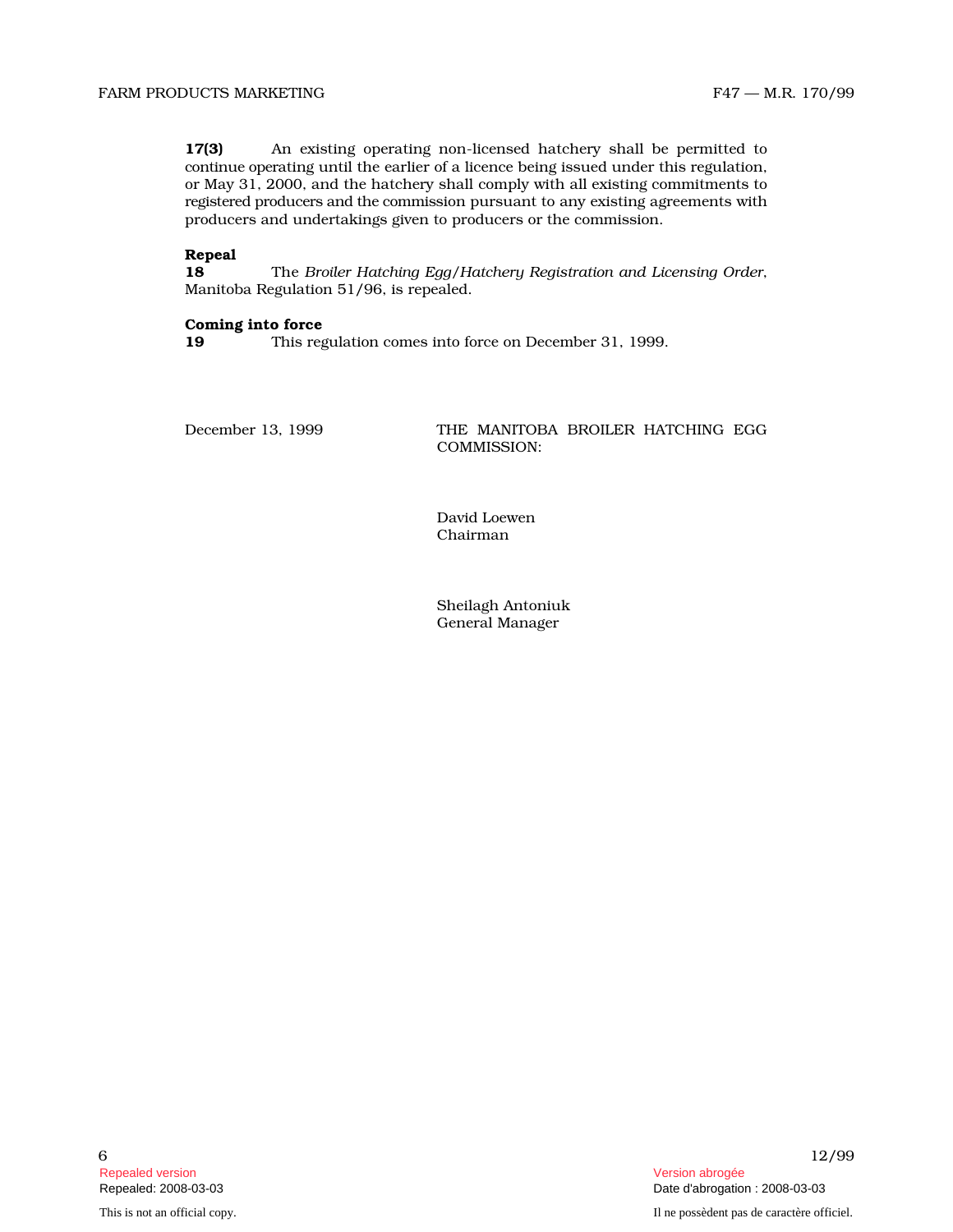# SCHEDULE A

## Form 1

#### Manitoba Broiler Hatching Egg Production and Marketing Agreement

Instructions – Complete this agreement and return the completed document, signed by the applicants, to the commission office to be validated by the commission.

This agreement between

(the "Producer")

- and -

\_\_\_\_\_\_\_\_\_\_\_\_\_\_\_\_\_\_\_\_\_\_\_\_\_\_\_\_\_\_\_\_\_\_\_\_\_\_\_\_\_\_\_\_\_\_\_\_\_\_\_\_\_\_\_\_\_\_\_\_\_\_

\_\_\_\_\_\_\_\_\_\_\_\_\_\_\_\_\_\_\_\_\_\_\_\_\_\_\_\_\_\_\_\_\_\_\_\_\_\_\_\_\_\_\_\_\_\_\_\_\_\_\_\_\_\_\_\_\_\_\_\_\_\_

(the "Hatchery")

- and -

THE MANITOBA BROILER HATCHING EGG COMMISSION (the "commission")

| effective from and after | (the "Start Date"), |
|--------------------------|---------------------|
|--------------------------|---------------------|

## IS EVIDENCE OF THE FOLLOWING FACTS:

- A. The c ommission is responsible for the control, regulation and promotion in any and all respects of the marketing of broiler hatching eggs and broiler chicks within Manitoba as specified in the plan.
- B. The Producer has been allotted the following quota relating to the production of broiler hatching eggs:

| Producer No.: __________________                                                                                                                                                                                                                                                                                                                                                                                                                                                                                                                                     |  |  |  |  |  |
|----------------------------------------------------------------------------------------------------------------------------------------------------------------------------------------------------------------------------------------------------------------------------------------------------------------------------------------------------------------------------------------------------------------------------------------------------------------------------------------------------------------------------------------------------------------------|--|--|--|--|--|
| No. of hens housed: Rate of lay: No. of eggs: No. of eggs.                                                                                                                                                                                                                                                                                                                                                                                                                                                                                                           |  |  |  |  |  |
|                                                                                                                                                                                                                                                                                                                                                                                                                                                                                                                                                                      |  |  |  |  |  |
| Facilities (Production Area Dimensions and square feet): _______________________                                                                                                                                                                                                                                                                                                                                                                                                                                                                                     |  |  |  |  |  |
|                                                                                                                                                                                                                                                                                                                                                                                                                                                                                                                                                                      |  |  |  |  |  |
| C. The Hatchery is licensed with the commission as follows:                                                                                                                                                                                                                                                                                                                                                                                                                                                                                                          |  |  |  |  |  |
| Licence No.:                                                                                                                                                                                                                                                                                                                                                                                                                                                                                                                                                         |  |  |  |  |  |
| $\text{Location:}\n \underline{\hspace{2cm}}\n \underline{\hspace{2cm}}\n \underline{\hspace{2cm}}\n \underline{\hspace{2cm}}\n \underline{\hspace{2cm}}\n \underline{\hspace{2cm}}\n \underline{\hspace{2cm}}\n \underline{\hspace{2cm}}\n \underline{\hspace{2cm}}\n \underline{\hspace{2cm}}\n \underline{\hspace{2cm}}\n \underline{\hspace{2cm}}\n \underline{\hspace{2cm}}\n \underline{\hspace{2cm}}\n \underline{\hspace{2cm}}\n \underline{\hspace{2cm}}\n \underline{\hspace{2cm}}\n \underline{\hspace{2cm}}\n \underline{\hspace{2cm}}\n \underline{\hs$ |  |  |  |  |  |
|                                                                                                                                                                                                                                                                                                                                                                                                                                                                                                                                                                      |  |  |  |  |  |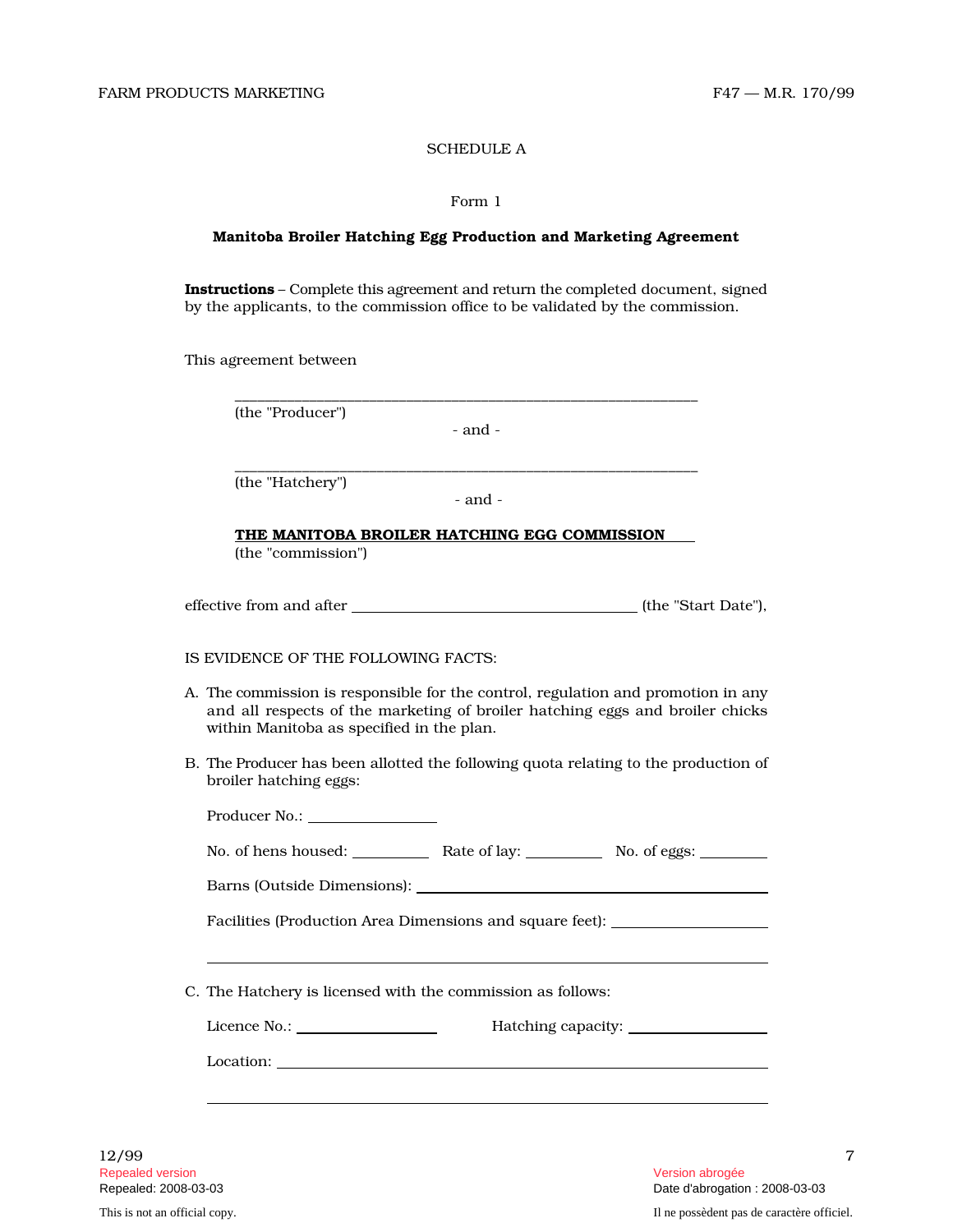## 1. DEFINITIONS

1 In this agreement,

(a) "batch" means a shipment of broiler hatching eggs from the Producer to the Hatchery;

(b) "commission" means The Manitoba Broiler Hatching Egg Commission;

(c) "facilities" means the barn or barns and related facilities that the Producer is authorized to use in connection with the Quota and identified in preamble B;

(d) "**flock**" means a flock of broiler breeder laying hens kept by the Producer in the facilities for the production of broiler hatching eggs under the quota;

(e) "hens housed" means the number of hens housed in a production facility when a flock is at 5% production;

(f) "qualified veterinarian" means a veterinarian holding a valid veterinary medicine degree recognized by The Manitoba Veterinary Medical Association and licensed to practice veterinary medicine in Manitoba by that Association as provided for in *The Veterinary Medical Act* ;

(g) "**quota**" means the quota held by the Producer and identified in preamble A.

# 2. PRODUCER OBLIGATIONS, RIGHTS AND PRIVILEGES

**2(1) Purchase of flock** – The purchaser agrees to purchase sufficient day old breeders to ensure an adequate number of hens housed to meet the purchaser's registered quota.

2(2) Sale of all eggs - The Producer agrees to sell to the Hatchery all broiler hatching eggs produced by a flock that meet the standards in subsection 2(4).

AND WITNESSES THAT the Producer and Hatchery agree with each other as follows:<br>
1. Data agreement,<br>
1. In this agreement,<br>
1. In this agreement,<br>
1. In this agreement,<br>
1. In this agreement of herefore hatchers are assume 2(3) Approval and certification of flock - The Producer agrees to seek approval and certification of each flock in accordance with the Hatcheries and Hatchery Supply Flocks Regulation, Manitoba Regulation 209/87 R and not to ship any broiler hatching eggs to the Hatchery from a flock until it is so approved and certified.

2(4) **Egg standards** – Subject to subsection 2(5), the Producer agrees to sell to the Hatchery as broiler hatching eggs only eggs that

(a) weigh not less than 52 g;

(b) are gathered from a nest box or automatic egg belt; and

(c) are not soft-shelled, cracked, ringed, dark-topped, wrinkled, rough-shelled, oversized, round, misshapen, stained, dirty or double-yolked.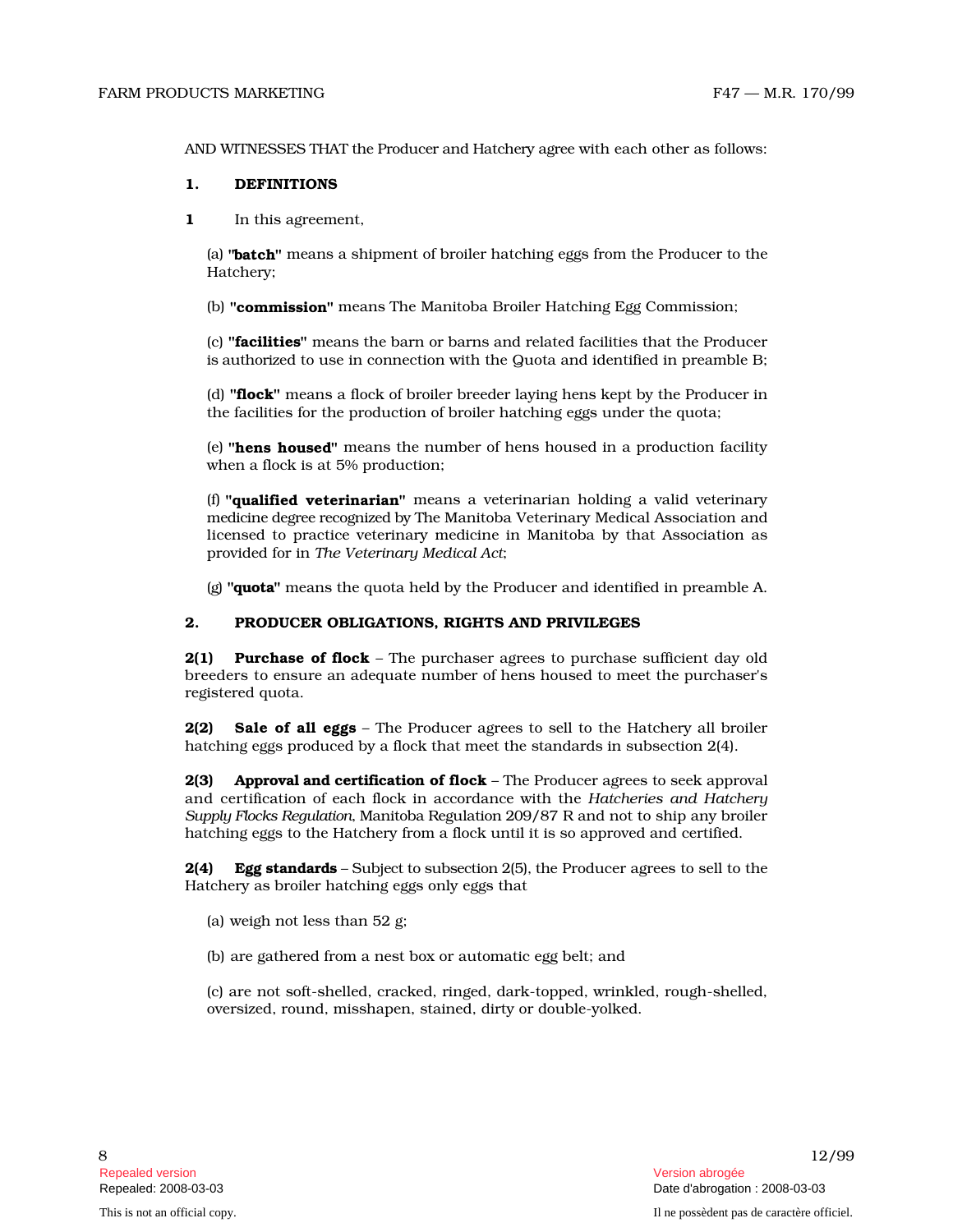2(5) **Non-standard eggs –** With the agreement of the Hatchery, the Producer may sell to the Hatchery, as broiler hatching eggs,

(a) eggs that are gathered otherwise than from a nest box or automatic egg belt if they are cleaned and identified clearly as "floor eggs"; or

(b) eggs that weigh less than 52 g.

2(6) **Egg storage facility** – The Producer agrees to provide for the broiler hatching eggs produced by a flock, an egg storage facility that

(a) has the capacity to store one week's production from the flock;

(b) maintains a temperature not less than 16  $\degree$ C and not more than 21 $\degree$ C; and

( c ) maintains a relative humidity of not less than 75% and not more than 80%.

2(7) Vaccination – The Producer agrees to follow, at the Producer's cost, the vaccination program for a flock reasonably required by the Hatchery.

2(8) Flock management - The Producer agrees to manage each flock in accordance with The Manitoba Broiler Hatching Egg Production Guidelines.

2(9) Records – The Producer agrees to maintain accurate and complete records for each flock and to provide to the commission the reports required by law.

2(10) On-farm visitation by Hatchery – The Producer will permit an authorized representative of the Hatchery to visit a flock and the facilities at all reasonable times and on reasonable notice and will accompany and assist the representative during the visit.

2(11) Significant events – The Producer agrees to advise the Hatchery immediately of

(a) any sign of—or outbreak of—disease in a flock;

(b) any significant drop in egg production by a flock; and

(c) any other matter that is likely to materially affect the number or quality of eggs that the Hatchery is likely to receive from a flock.

## 3. HATCHERY OBLIGATIONS, RIGHTS AND PRIVILEGES

3(1) Placement of flock - The Hatchery agrees to order and to sell to the Producer sufficient day old breeders to ensure for the Producer an adequate number of hens housed to meet the purchaser's registered quota.

3(2) The Hatchery agrees that the Producer may determine the producer's hen placement number, but that size may not exceed the Producer's registered quota by more than 10%, excluding any non-purchased extras.

 $3(3)$ **rchase of eggs –** Subject to subsections 3(6) and 3(7), the Hatchery agrees to purchase from the Producer at the price set by the commission all broiler hatching eggs produced by a flock that meet the standards set out in subsection 2(4).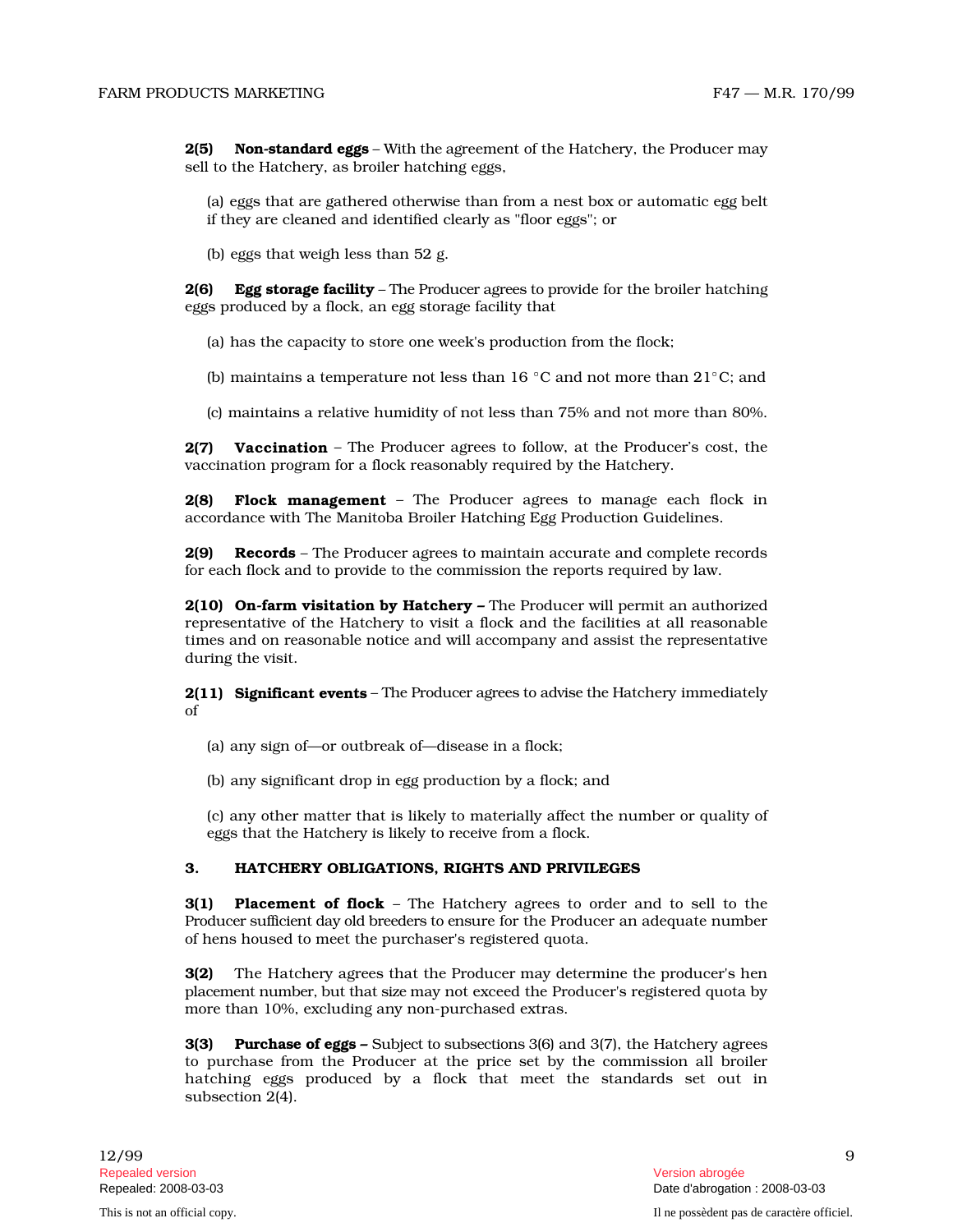3(4) **Calculation of price** - The Hatchery agrees to pay the Producer for each batch of broiler hatching eggs from a flock a price calculated in accordance with the following formula:

## Eggs x Price x Hatchability

Where

s" r e p rese n ts the n u mb er of eggs received by the Hatchery, less any eggs th at do n ot meet the s t an d ar ds of subsection 2(4), plus any eggs accepted by the Hatchery under subsection  $2(5)$ , and in any case not less than the number of eggs set by the Hatchery;

"Price" represents the price per egg from time to time established by the commission; and

"Hatchability" means a fraction, expressed as a percentage, equal to the following:

(a) if the eggs are not set within seven days after the Hatchery receives them or if the hatching process of the Hatchery is deficient due to e qu i p m e nt m alfunction or for any other reason, the hatchability of the latest preceding batch from the Producer that was set within seven days of receipt and for which the hatching process was not deficient; and

(b) in any other case, the number of saleable chicks from the batc h divided by the number of eggs set.

3(5) **Payment of price** – The Hatchery agrees to pay the Producer the price for the eggs, less any amounts that the Hatchery is required by law to withhold,

(a) if the eggs are set and hatch, not later than seven days after t he b a t c h hatches; and

(b) if for any reason the eggs are not set or do not hatch, not later than 28 days after the eggs are received by the Hatchery.

 $3(6)$ spension of purchases (disease) – The Hatchery may suspend its purchases of broiler hatching eggs produced by a flock while the flock is infected by a named or federally reportable disease as specified in the *Health of Animals Act* (Canada), and that a qualified veterinarian certifies materially affects the quality of the broiler hatching eggs or of chicks hatched from them in accordance with commission policy in regard to industry standards.

3(7) Commencement and termination of purchases - The Hatchery agrees to commence its purchases of eggs from a flock as soon as the eggs meet the standards set out in subsection 2(4) and may terminate its purchases of broiler hatching eggs produced by a flock after

(a) the hatchability of th ree c o n secutive settings of eggs that are set within seven days after their receipt by the Hatchery is less than 70%; or

(b) the flock is more than 60 weeks old.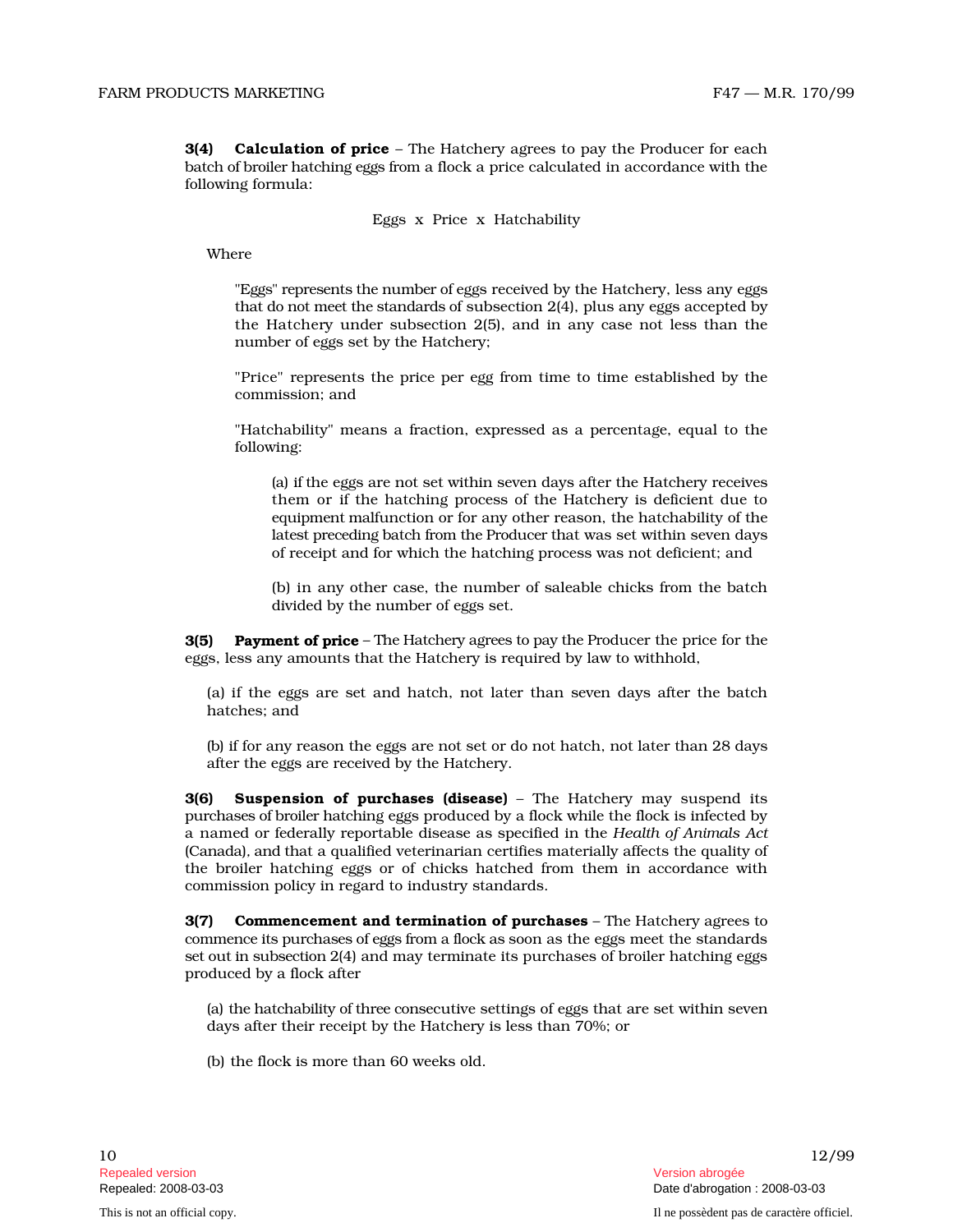3(8) **Maximum time between flocks** – The Hatchery will ensure, so far as it lies with the Hatchery or unless the Producer otherwise agrees, that the period between the termination of purchases from one flock and the commencement of purchases from the next ensuing flock is not more than 65 days.

3(9) Identifiability – The Hatchery agrees that it will keep the broiler hatching eggs from a flock separate and identifiable from the time they are received by the Hatchery until they are fully processed.

**3(10) Shipping materials** – The Hatchery agrees to supply, without charge, clean, sanitary and sound packing and shipping materials for the Producer's use in transporting broiler hatching eggs produced by a flock from the facilities to the Hatchery. These materials remain the property of the Hatchery.

**3(11) Inspection: cost and disease precautions** – If the Hatchery inspects a flock or th e facilities, the Hatchery agrees that the inspection will be at its cost and that it will ensure that its representatives who attend at the Producer's premises for an inspection take all reasonable precautions to prevent the transmission of any d isease to the flock, including the use of protective clothing and footwear provided by the Hatchery.

## 4. COMMISSION OBLIGATIONS, RIGHTS AND PRIVILEGES

4 The commission will fulfill its mandate subject to the plan and to the Act to promote, control, and regulate the marketing of regulated product that is produced within the province and to prohibit such marketings in whole and in part.

#### 5. MISCELLANEOUS PROVISIONS

5(1) **Term of Agreement** – This agreement takes effect from the Start Date, and continues in effect until it is terminated by mutual agreement of the parties or until it is terminated in accordance with subsection 5(2).

5(2) If either the Hatchery or the Producer wishes to terminate this agreement and the other party does not consent, the non-consenting party must notify the commission of the wish to terminate, and the commission shall refer the issue for arbitration as set out in subsection 5(3).

**5(3)** Disputes - The Hatchery and the Producer agree that any dispute between the parties relating to the subject matter of this agreement shall be referred to the commission. The commission shall appoint an arbitrator to resolve the dispute. Either party may initiate the reference to arbitration by notice in writing to the other p arty and the c omm iss i o n , and each shall cooperate fully with the commission and with the arbitrator appointed by the commission so that, as far as is practicable, the arbitration may be completed within 30 days of the reference.

**5(4) Entire agreement** – This agreement is the entire agreement between the parties with respect to the specific subject-matter of this agreement, and supersedes and replaces all previous understandings, agreements, assurances and undertakings between the parties with respect to that subject matter.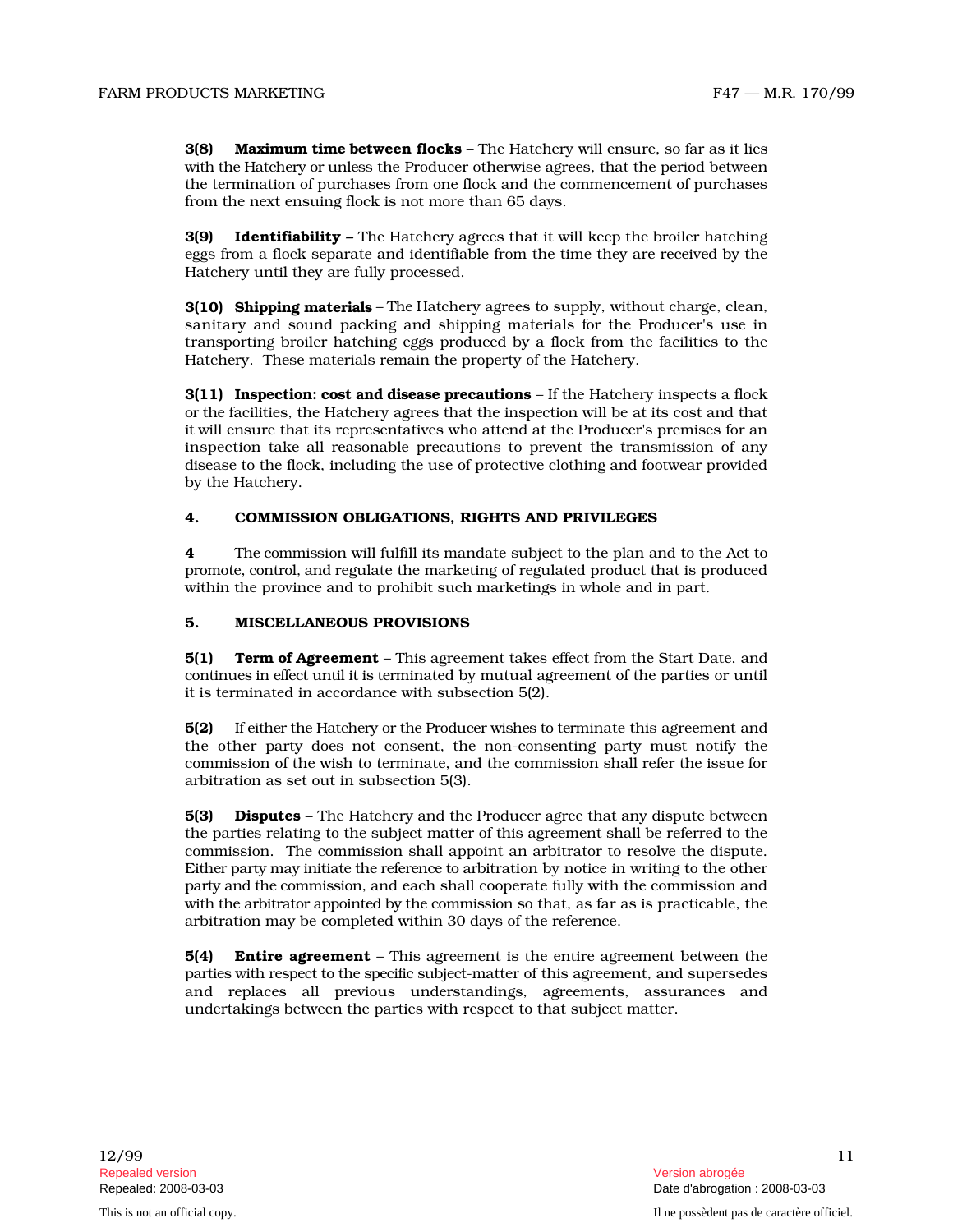5(5) Amendment of agreement - The parties acknowledge that this agreement m ay be submitted to the commission in support of the application of the Hatchery for lice n s i ng and they agree that it may not be amended except in writing and with the approval of the commission.

5(6) Assignment of agreement - This agreement may not be assigned by the Producer except to another producer registered with the commission to whom the Q u o ta is r e - allotted. The Hatchery may assign this agreement to another hatchery lice nsed by the c omm iss i on if the commission so directs or if the Producer consents and notice is given to the commission.

**5(7) Notices** – All notices under this agreement shall be in writing and be delivered or mailed by prepaid registered mail.

IN WITNESS WHEREOF the Producer and Hatchery and Commission have duly executed this agreement on the dates stated below.

| Witness | Date | Signature of Producer   |
|---------|------|-------------------------|
| Witness | Date | Signature of Hatchery   |
| Witness | Date | Signature of Commission |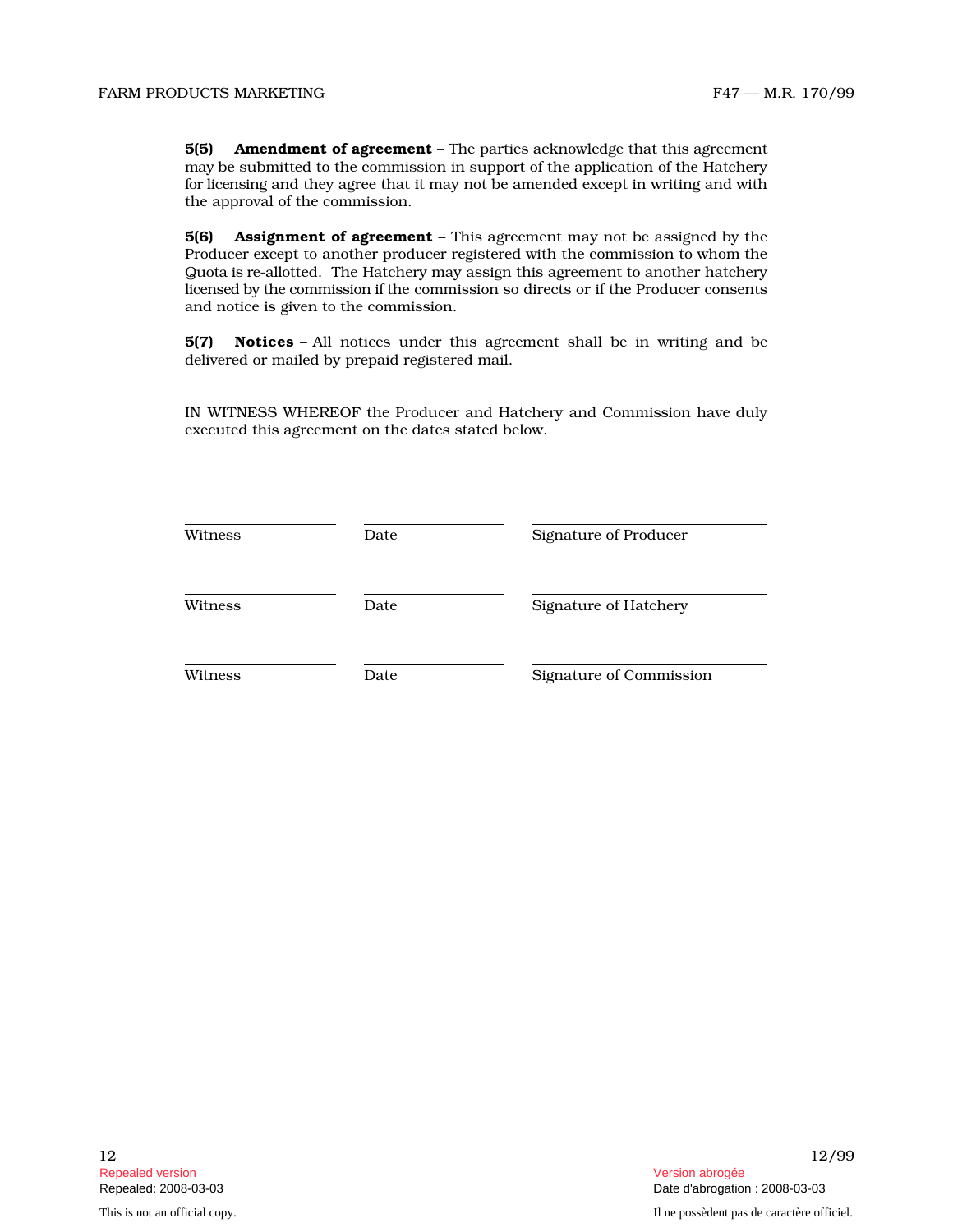.

#### Form 2

#### THE MANITOBA BROILER HATCHING EGG COMMISSION

## APPLICATION FOR BROILER HATCHERY LICENCE

Instructions - Complete this application and send or deliver the completed application, together with the copies of all agreements with registered producers for the purchase of broiler hatching eggs to the commission office.

#### APPLICATION

- 1. Application for a broiler hatchery licence for (herein called the "applicant"). (Hatchery Name)
- 2. The appli c ant h e r eby applies to The Manitoba Broiler Hatching Egg Commission for a broiler hatchery licence for the calendar year ending December 31, .

3. The applicant's hatchery(s) is/are located at

- 4. The applicant projects that the total number of broiler chicks it will sell in Manitoba during the term of the licence is \_ .
- 5. The appli c ant a c kn owl e d ges th at any licence issued pursuant to this application is subject to the following conditions:

(a) that the hatchery operator complies with the Act, the regulations and orders made under the Act, and the licence terms and conditions set out in Schedule B to the *Hatching Egg Producer Registration and Broiler Hatchery Licensing Regulation* ;

( b ) th at the hatchery operator's representations made in, or in connection with, this application are true;

(c) that the hatchery operator performs the operator's obligations under any of the Manitoba Broiler Hatching Egg Production and Marketing Agreements it has entered into; and

(d) that the hatchery operator complies with any other terms and conditions imposed by the commission under the Hatching Egg Producer Registration and *Broiler Hatchery Licensing Regulation* .

SIGNED at \_\_\_\_\_\_\_\_\_\_\_\_\_\_\_, Manitoba, this \_\_\_ day of \_\_\_\_\_\_\_\_\_\_\_\_\_, \_\_\_\_\_\_.

Hatchery Name:

(Applicant)

(Signature)

Name of person signing: Office held: Address:

 $12/99$  13 Repealed version Version abrogée

Repealed: 2008-03-03 Date d'abrogation : 2008-03-03 This is not an official copy. Il ne possèdent pas de caractère officiel.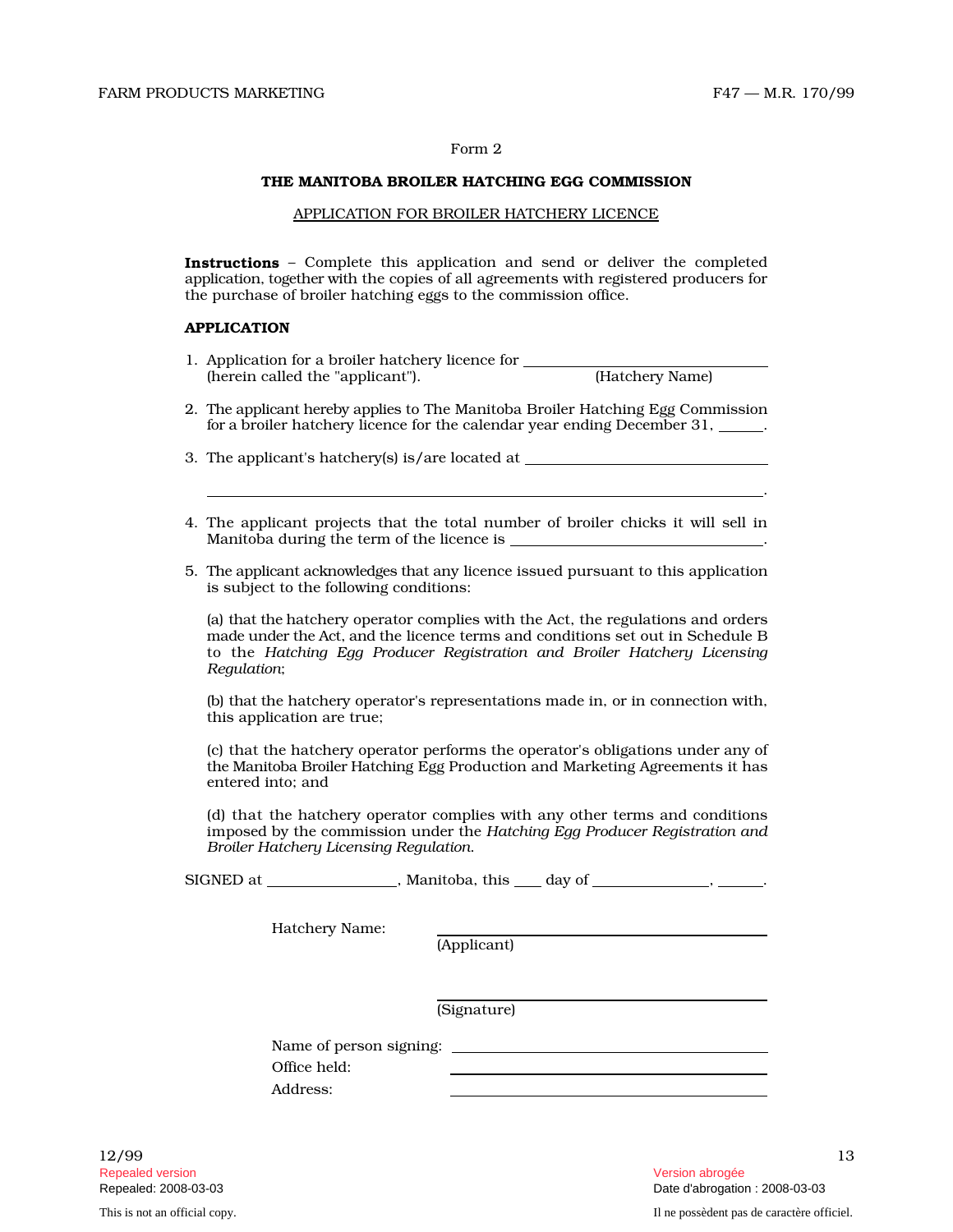#### Form 3

# THE MANITOBA BROILER HATCHING EGG COMMISSION

| Registered<br>Producer | # of<br>Hens<br>Ordered | <b>Breed</b><br>of<br>Hens | # of<br><b>Males</b><br>Ordered Males | <b>Breed</b><br>${\bf of}$ | Date of<br>Flock<br>Placement | Date of<br><b>First Set</b> | Estimate Estimate<br>Date<br>of<br><b>Slaughter</b> |
|------------------------|-------------------------|----------------------------|---------------------------------------|----------------------------|-------------------------------|-----------------------------|-----------------------------------------------------|
|                        |                         |                            |                                       |                            |                               |                             |                                                     |
|                        |                         |                            |                                       |                            |                               |                             |                                                     |
|                        |                         |                            |                                       |                            |                               |                             |                                                     |
|                        |                         |                            |                                       |                            |                               |                             |                                                     |
|                        |                         |                            |                                       |                            |                               |                             |                                                     |
|                        |                         |                            |                                       |                            |                               |                             |                                                     |
|                        |                         |                            |                                       |                            |                               |                             |                                                     |
|                        |                         |                            |                                       |                            |                               |                             |                                                     |
|                        |                         |                            |                                       |                            |                               |                             |                                                     |
|                        |                         |                            |                                       |                            |                               |                             |                                                     |
|                        |                         |                            |                                       |                            |                               |                             |                                                     |

# HATCHING EGG SUPPLY FLOCK LIST

HATCHERY NAME:

PRODUCTION YEAR:

(Applicant's Signature)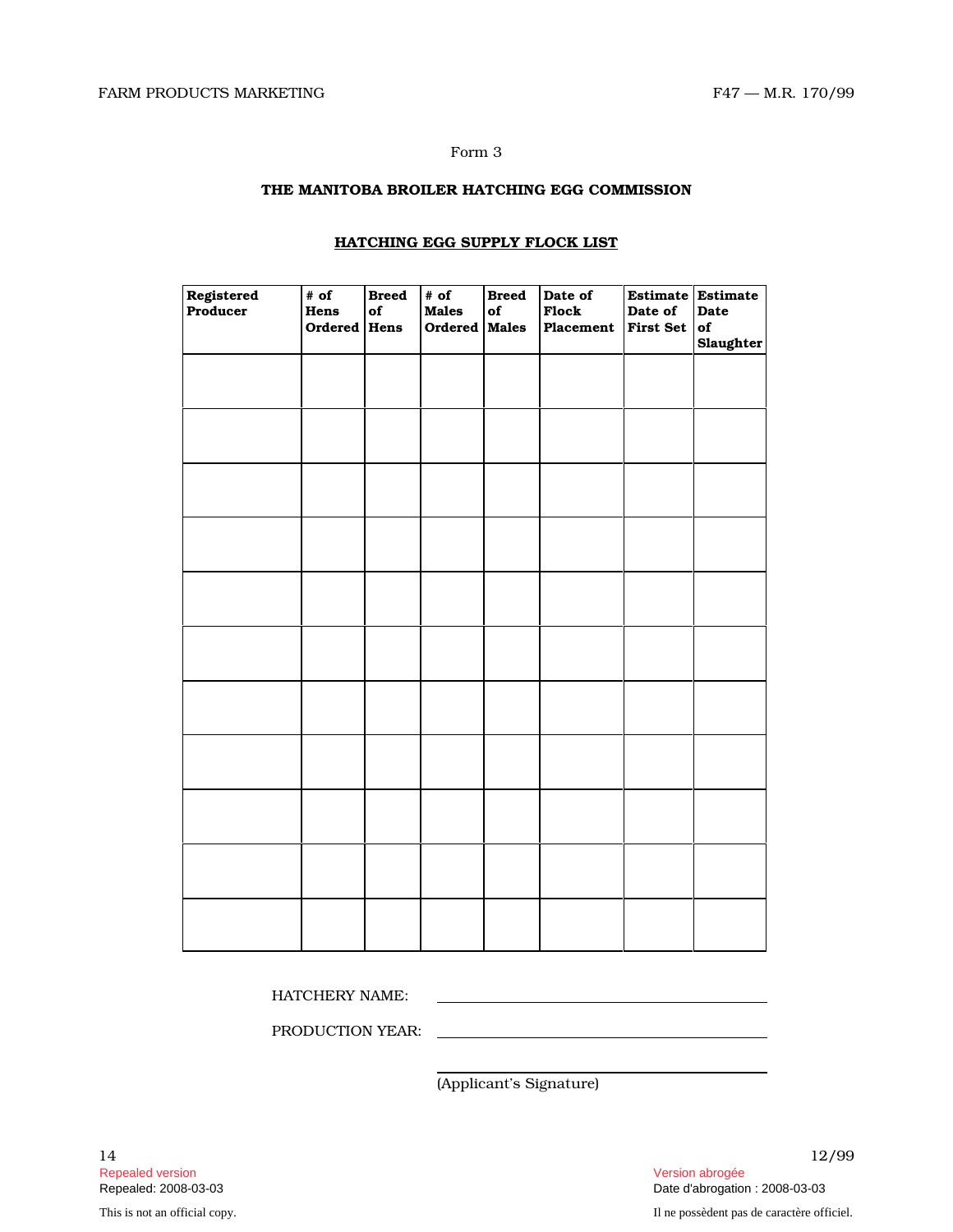# SCHEDULE B

# Terms and Conditions of Broiler Hatchery Licence Relating to Allotment and Adjustment of Manitoba's Market Share among Licensed Hatcheries

These terms and conditions have been determined by the commission to be required to maintain for broiler hatcheries an adequate supply of broiler hatching eggs and to maintain equity among broiler hatcheries.

These terms and conditions are based on the following facts:

- A. The c omm iss i on h as been c r e at ed by the *Man ito ba B roiler Hatching Egg Marketing Plan Regulation* with the authority to regulate the marketing in Manitoba of broiler hatching eggs and chicks;
- B. In carrying out its mandate, the commission has regulated the production of broiler hatching eggs through a system of production quotas and registration of producers, has regulated the hatching of broiler hatching eggs through a system of licensing of broiler hatcheries, and has elected to permit free competition among broiler hatcheries in the sale of chicks;
- C. In order to be licensed as a broiler hatchery, a hatchery must agree with broiler hatching egg producers in prescribed form (an "Agreement" or "Agreements") concerning the purchase of broiler hatching eggs from producers;
- D. The commission wishes to assure for each licensed broiler hatchery a reasonable correspondence between the eggs it is obligated to purchase under Agreements and i ts m arket for c hicks, and to ensure that Manitoba's provincial allocation of broiler hatching eggs is allocated equitably among the broiler hatcheries;

The terms and conditions are as follows:

- 1. Allotment of provincial allocation Following the annual determination of Manitoba's provincial allocation by the commission, the licensed hatcheries will allocate Manitoba's provincial allocation for the year among themselves by mutual agreement, but if the licensed broiler hatcheries do not mutually agree on the distribution of Manitoba's provincial allocation among themselves wi th in 30 d ays of b e i ng given writt en n o tice of the allotment, the commission will all o cate Manitoba's provincial allocation among the licensed broiler hatcheries.
- 2. Purchase of Eggs Each licensed broiler hatchery must purchase from registered producers within the year

(a) the number of Manitoba broiler hatching eggs allocated to it under section 1; and

(b) subject to section 3, any Manitoba broiler hatching eggs that the commission directs.